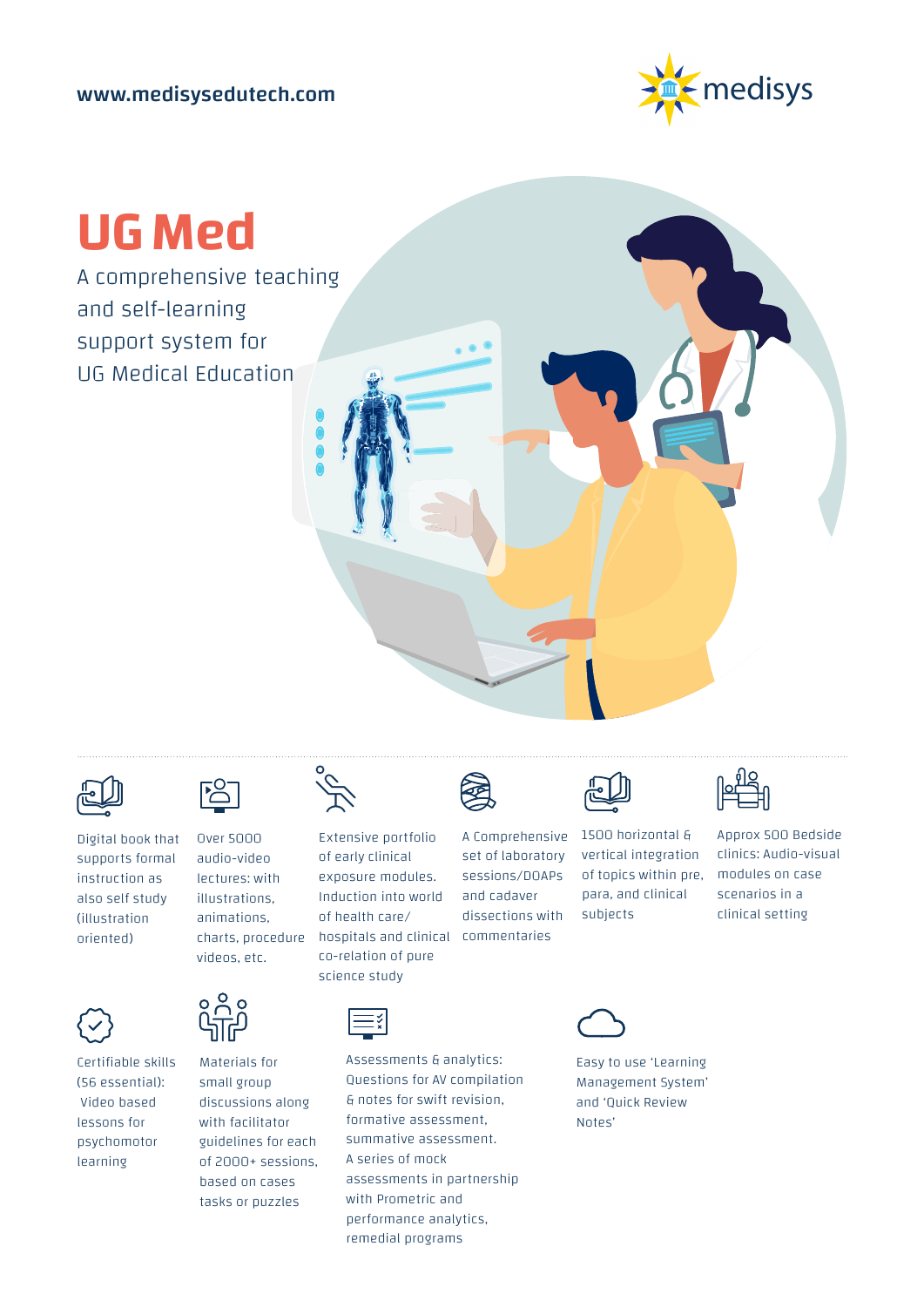# The Digital Books

- medisys
- Comprehensive, competency-based, peer-reviewed, periodically updated
- CBME Curriculum based, richly illustrated, succinctly written
- Specific learning objectives, integration notes, AV Lectures
- Ideal for faculty to teach in an online, or a physical room, also well suited for self study



## Other offerings from Medisys Edutech

UG Dental: A compilation of e-learning sessions that comprehensively cover the complete BDS curriculum: AV lectures, digital books, a vast array of procedure videos, assessments etc.

UG Nursing: A compilation of e-learning sessions that comprehensively cover the complete BSc curriculum: AV lectures, digital books, a vast array of procedure videos, assessments, care plans etc.

Test Prep: Materials for swift revision and a testing platform for Medical, Dental and Nursing students. Mock assessments for NEXT in association with Prometric.

UG Homoeo: A compilation of e-Learning sessions that comprehensively cover the complete BHMS curriculum.

Continuing Education: A vast range of courses, from 2 weeks to 1 year duration leading to certificates/diplomas, in online/blended delivery mode, Primarily intended for GP/family medicine practice.

### Medisys Edutech Privated Limited

Plot No. 620, Road No. 33, Jubilee Hills, Hyderabad - 500033, Telangana, India Tel: +91 99591 13026 | Email: Info@medisysedutech.com www.medisysedutech.com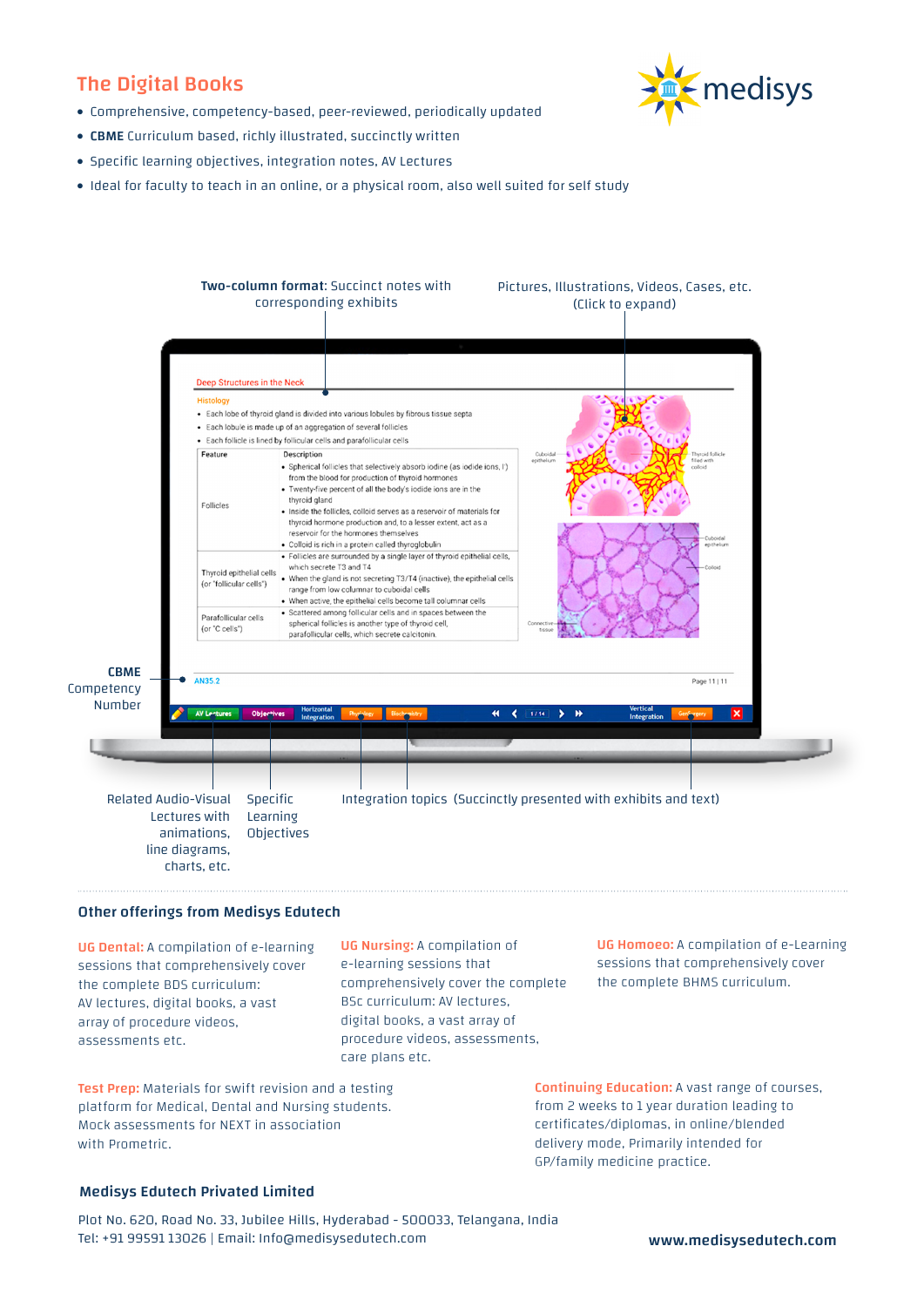# UG Medical Course Curriculum (According to CBME)

## Pre-Clinical

#### Anatomy

- 1. Anatomical Terminology
- 2. General Features of Bones and Joints
- 3. General Features of Muscle
- 4. General Features of Skin and Fascia
- 5. General Features of the Cardiovascular System
- 6. General Features of Lymphatic System
- 7. Introduction to the Nervous System
- 8. Features of Individual Bones (Upper Limb)
- 9. Pectoral Region
- 10. Axilla, Shoulder and Scapular Region
- 11. Arm And Cubital Fossa
- 12. Forearm And Hand
- 13. General Features, Joints, Radiographs and Surface Marking
- 14. Features of Individual Bones (Lower Limb)
- 15. Front and Medial Side of Thigh
- 16. Gluteal Region and Back of Thigh
- 17. Hip Joint
- 18. Knee Joint, Anterior Compartment of Leg and Dorsum of Foot
- 19. Back of Leg and Sole
- 20. General Features, Joints, Radiographs and Surface Marking
- 21. Thoracic Cage
- 22. Heart And Pericardium
- 23. Mediastinum
- 24. Lungs and Trachea
- 25. Thorax
- 26. Skull Osteology
- 27. Scalp
- 28. Face and Parotid Region
- 29. Posterior Triangle of Neck
- 30. Cranial Cavity
- 31. Orbit
- 32. Anterior Triangle
- 33. Temporal and Infratemporal Regions
- 34. Submandibular Region
- 35. Deep Structures in the Neck
- 36. Mouth, Pharynx and Palate
- 37. Cavity of Nose
- 38. Larynx
- 39. Tongue
- 40. Organs of Hearing and Equilibrium
- 41. Eyeball
- 42. Back Region
- 43. Head and Neck Joints, Histology, Development, Radiography and Surface Marking
- 44. Anterior Abdominal Wall
- 45. Posterior Abdominal Wall
- 46. Male External Genitalia
- 47. Abdominal Cavity
- 48. Pelvic Wall and Viscera
- 49. Perineum
- 50. Vertebral Column
- 51. Sectional Anatomy
- 52. Histology and Embryology
- 53. Osteology
- 54. Radiodiagnosis
- 55. Surface Marking
- 56. Meninges and CSF
- 57. Spinal Cord
- 58. Medulla Oblongata
- 59. Pons
- 60. Cerebellum
- 61. Midbrain
- 62. Cranial Nerve and Cerebral Hemispheres

medisys

Para-Clinical Pharmacology

Pathology

31. Breast

34. Skin

36. Eye

Microbiology

2. CVS and Blood

Infections

32. Endocrine System 33. Bone & Soft Tissue

35. Central Nervous System

1. General Microbiology and Immunity

8. Zoonotic Diseases and Miscellaneous

3. Gastrointestinal And Hepatobiliary System 4. Musculoskeletal System Skin and Soft Tissue Infections 5. Central Nervous System Infections Respiratory Tract Infections 7. Genitourinary and Sexually Transmitted

1. General Pharmacology 2. Clinical Pharmacy 3. Clinical Pharmacology 4. Experimental Pharmacology 5. Ethics in Pharmacology

1. General Pathology 2. Cell Injury & Adaptation

3. Amyloidosis 4. Inflammation 5. Healing and Repair 6. Haemodynamic Disorders 7. Neoplastic Disorders 8. Basic Diagnostic Cytology 9. Immunopathology & Aids 10. Infections & Infestations 11. Genetic & Paediatric Diseases 12. Environmental & Nutritional Diseases 13. Introduction to Haematology 14. Microcytic Anemia 15. Macrocytic Anemia 16. Hemolytic Anemia 17. Aplastic Anemia 18. Leukocyte Disorders 19. Lymph Node & Spleen 20. Plasma Cell Disorders 21. Hemorrhagic Disorders 22. Blood Banking & Transfusion 23. Clinical Pathology 24. Gastrointestinal Tract 25. Hepatobiliary System 26. Respiratory System 27. Cardiovascular System 28. Urinary Tract 29. Male Genital Tract 30. Female Genital Tract

- 63. Ventricular System
- 64. Histology and Embryology
- 65. Epithelium Histology
- 66. Connective Tissue Histology
- 67. Muscle Histology
- 68. Nervous Tissue Histology
- 69. Blood Vessels
- 70. Glands and Lymphoid Tissue
- 71. Bone and Cartilage
- 72. Integumentary System
- 73. Chromosomes
- 74. Patterns of Inheritance
- 75. Principle of Genetics, Chromosomal Aberrations and Clinical Genetics
- 76. Introduction to Embryology 77. Gametogenesis and Fertilization
- 78. Second Week of Development
- 79. 3rd to 8th Week of Development
- 80. Fetal Membranes
- 81. Prenatal Diagnosis
- 82. Ethics In Anatomy

## Physiology

- 1. General Physiology
- 2. Haematology
- 3. Nerve and Muscle Physiology
- 4. Gastro-Intestinal Physiology
- 5. Cardiovascular Physiology (CVS)
- 6. Respiratory Physiology
- 7. Renal Physiology
- 8. Endocrine Physiology
- 9. Reproductive Physiology
- 10. Neurophysiology
- 11. Integrated Physiology

#### Biochemistry

1. Basic Biochemistry

7. Molecular Biology 8. Nutrition

9. Extracellular Matrix 10. Oncogenesis And Immunity 11. Biochemical Laboratory Tests

- 2. Enzyme
- 3. Chemistry and Metabolism of Carbohydrates

4. Chemistry and Metabolism of Lipids 5. Chemistry and Metabolism of Proteins 6. Metabolism and Homeostasis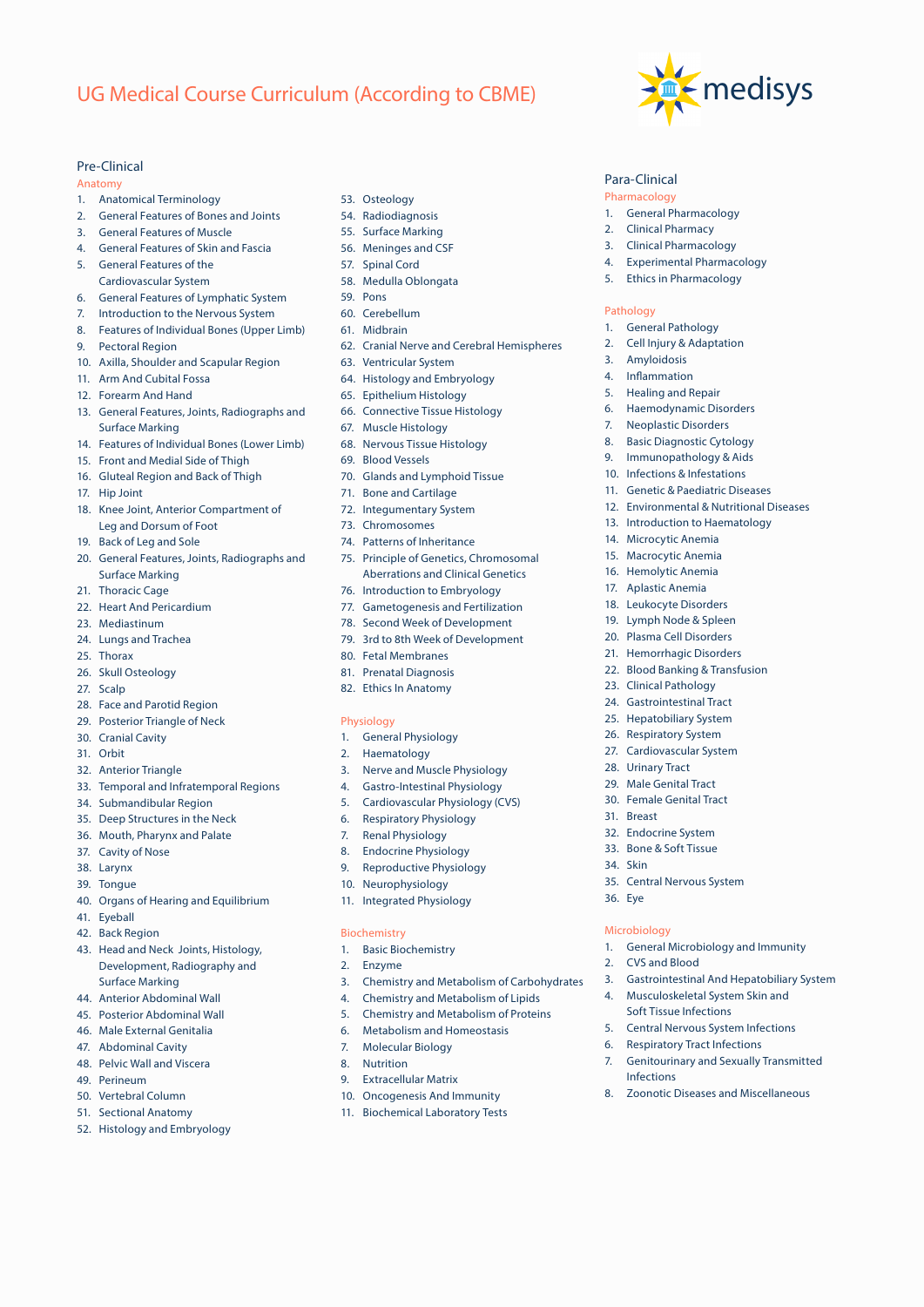# UG Medical Course Curriculum (According to CBME)

#### Clinical - I

Forensic Medicine

- 1. General Information
- 2. Forensic Pathology
- 3. Clinical Forensic Medicine
- 4. Medical Jurisprudence
- (Medical Law and Ethics)
- 5. Forensic Psychiatrry
- 6. Forensic Laboratory Investigation in Medical Legal Practice
- 7. Energing Technologies in Forensic Medicine
- 8. Toxicology: General Toxicology
- 9. Toxicology: Chemical Toxicology
- 10. Toxicology: Pharmaceutical Toxicology
- 11. Toxicology: Biotoxicology
- 12. Toxicology: Sociomedical Toxicology
- 13. Toxicology: Environmentaltoxicology
- 14. Skills in Forensic Medicine and Toxicology

#### Ophthalmology

- 1. Visual Acuity Assessment
- 2. Lids and Adnexa, Orbit
- 3. Conjunctiva
- 4. Corneas
- 5. Sclera
- 6. Iris And Anterior Chamber
- 7. Lens
- 8. Retina and Optic Nerve
- 9. Miscellaneous

#### Otothinollaryngology (ENT)

- 1. Anatomy and Physiology of Ear, Nose, Throat, Head and Neck
- 2. Clinical Skills
- 3. Diagnostic and Therapeutic Procedures in ENT
- 4. Management of Diseases of Ear, Nose & Throat

#### Community Medicine

- 1. Concept of Health and Disease
- 2. Relationship of Social and Behavioural to Health and Disease
- 3. Environmental Health Problems
- 4. Principles of Health Promotion and Education
- 5. Nutrition
- 6. Basic Statistics and its Applications
- 7. Epidemiology
- 8. Epidemiology of Communicable and Non-Communicable Diseases
- 9. Demography and Vital Statistics
- 10. Reproductive Maternal and Child Health
- 11. Occupational Health
- 12. Geriatric Services
- 13. Disaster Management
- 14. Hospital Waste Management
- 15. Mental Health
- 16. Health Planning and Management
- 17. Health Care of the Community
- 18. International Health
- 19. Essential Medicine
- 20. Recent Advances in Community Medicine

#### Clinical - II

- General Medicine
- 1. Heart Failure
- 2. Acute Myocardial Infarction / IHD

medisys

Obstetrics & Gynaecology

3. Physiology of Conception 4. Development of the Fetus and the

5. Preconception Counselling 6. Diagnosis of Pregnancy 7. Maternal Changes in Pregnancy

9. Complications in Early Pregnancy 10. Antepartum Haemorrhage 11. Multiple Pregnancies

12. Medical Disorders in Pregnancy

14. Abnormal Lie and Presentation;

16. Complications of the Third Stage

19. Normal and Abnormal Puerperium 20. Medical Termination of Pregnancy

23. Normal and Abnormal Puberty 24. Abnormal Uterine Bleeding

26. Genital Injuries and Fistulae 27. Genital Infections 28. Infertility 29. Uterine Fibroids 30. PCOS and Hirsutism 31. Uterine Prolapse 32. Menopause

Lesions of the Cervix 34. And Malignant Diseases of the Uterus and the Ovaries 35. Obstetrics & Gynecological Skills - I 36. Obstetrics & Gynecological Skills - II 37. Obstetrics & Gynecological Skills - III 38. Should Observe - Obstetrics & Gynecological Skills - IV

1. Normal Growth and Development 2. Common Problems Related to Growth 3. Common Problems Related to

Cerebral Palsy) 4. Common Problems Related To Development-2 (Scholastic Backwardness, Learning Disabilities,

Autism, ADHD)

Competencies

Monitoring

Feeding for Infants 8. Complementary Feeding 9. Normal Nutrition, Assessment and

Development -1 (Developmental Delay,

5. Common Problems Related to Behavior 6. Adolescent Health and Common Problems Related to Adolescent Health Number of

7. To Promote and Support Optimal Breast

33. Benign, Pre-Malignant (Cin) and Malignant

Maternal Pelvis 15. Operative Obstetrics

18. Care of the New Born

Placenta

8. Antenatal Care

13. Labour

17. Lactation

21. Contraception 22. Vaginal Discharge

25. Amenorrhea

Pediatrics

1. Demographic and Vital Statistics 2. Anatomy of the Female Reproductive Tract (Basic Anatomy and Embryology)

- 3. Pneumonia
- 4. Fever and Febrile Syndromes
- 5. Liver Disease
- 6. HIV
- 7. Rheumatologic Problems
- 8. Hypertension
- 9. Anemia
- 10. Acute Kidney Injury & Chronic Renal Failure
- 11. Diabetes Mellitus
- 12. Thyroid Dysfunction
- 13. Common Malignancies
- 14. Obesity
- 15. GI Bleeding
- 16. Diarrheal Disorder
- 17. Headache
- 18. Cerebrovascular Accident
- 19. Movement Disorders
- 20. Envenomation
- 21. Poisoning
- 22. Mineral, Fluid Electrolyte and Acid Base Disorder
- 23. Nutritional and Vitamin Deficiencies
- 24. Geriatrics
- 25. Miscellaneous Infections
- 26. The Role of the Physician in the Community

#### General Surgery

- 1. Metabolic Response to Injury
- 2. Shock
- 3. Blood and Blood Components
- 4. Burns
- 5. Wound Healing and Wound Care
- 6. Surgical Infections
- 7. Surgical Audit and Research
- 8. Ethics
- 9. Investigation of Surgical Patient
- 10. Pre, Intra and Post- Op Management
- 11. Anaesthesia and Pain Management
- 12. Nutrition and Fluid Therapy
- 13. Transplantation
- 14. Basic Surgical Skills
- 15. Biohazard Disposal

Mouth and Jaws 20. Oropharyngeal Cancer 21. Disorders of Salivary Glands 22. Endocrine General Surgery: Thyroid and Parathyroid

23. Adrenal Glands 24. Pancreas 25. Breast

16. Minimally Invasive General Surgery

18. Skin And Subcutaneous Tissue 19. Developmental Anomalies of Face,

26. Cardio-Thoracic General Surgery - Chest, Heart and Lungs 27. Vascular Diseases 28. Abdomen 29. Urinary System 30. Penis, Testis and Scrotum

17. Trauma